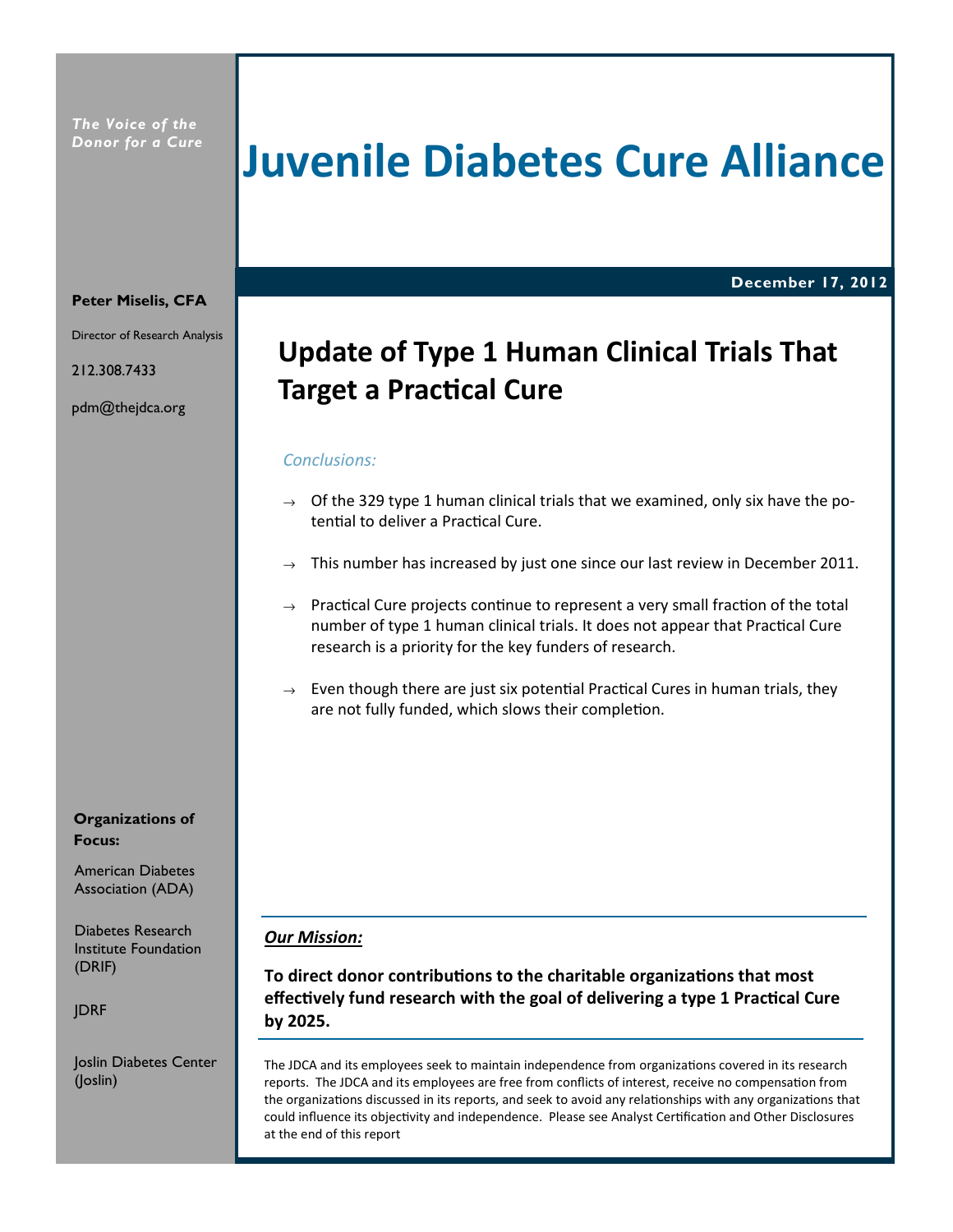This report analyzes the human clinical trials that target a Practical Cure for type 1 diabetes. The number of research projects that have reached this stage of development is one measure of tangible progress toward a cure for individuals who are now living with type 1. It also helps to put into perspective the importance that key funders of type 1 research place on Practical Cure development.

Any research that will yield a cure for type 1 must successfully pass through several stages of testing. The successive stages are: basic research, translational research, pre-clinical testing on animals, and finally clinical testing on humans. Human clinical trials include three increasingly stringent levels of testing, known as Phase I, Phase II, and Phase III. Phase I focuses primarily on the safety of the treatment that is being studied. Phase II and Phase III assess the treatment's efficacy and gather additional safety data. Once a treatment has successfully completed Phase III testing, the U.S. FDA must review the research results and approve it for use before a potential cure can become commercially available in the United States.

The chart below depicts the various stages of research along with the estimated number of years necessary to successfully complete each stage.



Source: California Institute for Regenerative medicine; JDCA estimates; with contributions from Joshua Levy

Research that has already entered human clinical trials has the potential to complete the testing process in fifteen years or less. If any such research targets a Practical Cure, it offers the soonest possible chance to deliver a cure to those now living with type 1, though success cannot be guaranteed. We believe a Practical Cure is possible in our lifeme, whereas an idealized cure, which would return a person to the state they were in prior to type 1, would require many more generations to develop. To qualify as a Practical Cure, a treatment must satisfy the following outcomes:



#### **Practical Cure Definition**

#### Minimal Monitoring

- $\checkmark$  Does not require blood glucose monitoring beyond once a week
- $\checkmark$  Keeps A1C levels between 5 and 7



#### Free Diet

 $\checkmark$  Does not restrict a patient's diet  $\checkmark$  Does not require carb counting



## Reasonable Meds<br>
Fast Recovery
Fast Recovery
Fast Recovery
Fast Recovery
Fast Recovery
Fast Recovery
Fast Recovery
Fast Recovery
Fast Recovery
Fast Recovery
Fast Recovery
Fast Recovery
Fast Recovery
Fast Recovery
Fast Reco

 $\checkmark$  If pharmacological, an easily managed regime



#### Sleep Worry Free

 $\checkmark$  Allows patients to sleep care free



- $\checkmark$  Best case: Zero side effects  $\checkmark$  Acceptable: Insignificant
- side effects



 $\checkmark$  If surgical, less than 72 hours recovery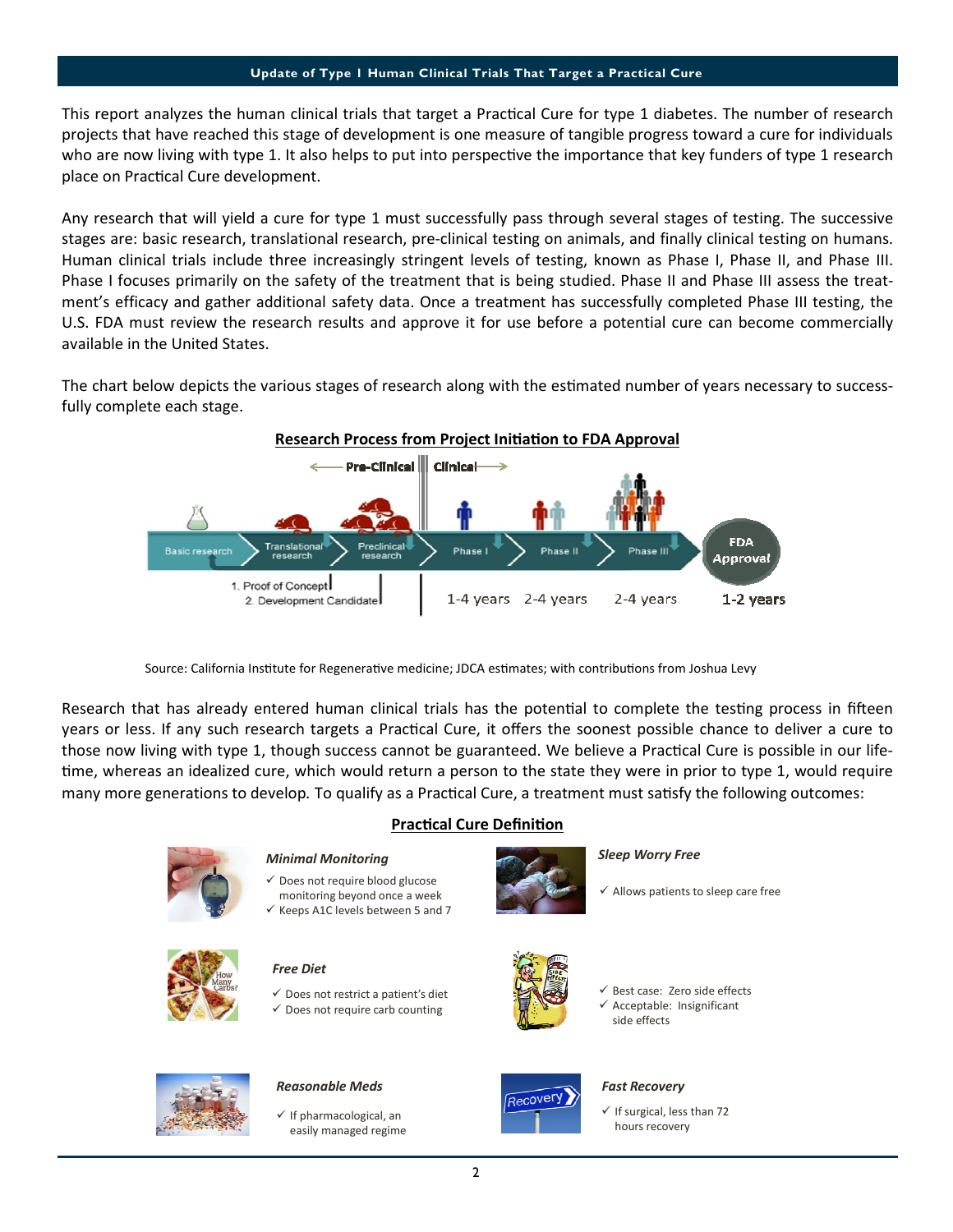The JDCA examined the U.S. government's database of human clinical trials to determine if any are targeting a Practical Cure outcome.<sup>1</sup> There are 329 human clinical trials related to type 1 diabetes that are about to begin or are now underway, which compares to 332 trials when we last examined the trial universe in late 2011. Of these 329, just six have the potential to deliver a Practical Cure, which is essentially unchanged from last year when we found only five such research projects.<sup>2</sup> These six human trials provide tangible evidence that there are research approaches that can potentially deliver a Practical Cure. Our updated 2012 list includes four of the five projects that were on our 2011 list; one trial from last year's list was terminated due to unsatisfactory results. In addition, there are two new projects. The six trials are listed in the following table:

| <b>Project Name</b>                        | <b>Description</b>                                                                                                                  | <b>Location</b>                                                                                                                                   |
|--------------------------------------------|-------------------------------------------------------------------------------------------------------------------------------------|---------------------------------------------------------------------------------------------------------------------------------------------------|
| <b>DIABECELL</b>                           | Transplanted porcine islets that are micro-encapsulated                                                                             |                                                                                                                                                   |
| <b>Monolayer Cellular</b><br><b>Device</b> | A beta cell encapsulation approach that uses human islets                                                                           |                                                                                                                                                   |
| <b>ATG/GCSF</b>                            | Drug combination aimed at stopping both the autoimmune attack<br>and stimulating growth of beta cells                               | Diabetes Center of Excellence<br>UFI<br>UNIVERSITY of FLORIDA                                                                                     |
| Sitagliptin/<br>Lansoprazole               | Drug combination aimed at stopping both the autoimmune attack<br>and stimulating growth of beta cells                               | <b>SANFORD</b><br><b>RESEARCH</b>                                                                                                                 |
| <b>BCG</b>                                 | Drug that kills disease-causing autoimmune cells and restores<br>pancreatic beta-cell function through regeneration                 | faustmanlab.org<br>$E_{\alpha}$ $\hat{\mathbf{r}}$ $\hat{\mathbf{r}}$ $\hat{\mathbf{r}}$ $\hat{\mathbf{r}}$ $\hat{\mathbf{r}}$ Researching a curv |
| <b>Stem Cell Educator</b>                  | An individual's blood is treated with stem cells which has the effect<br>of reversing autoimmunity and stimulating beta cell growth | <b>TIANNE STEMCELL</b><br><b>OTECHNOLOGIE</b>                                                                                                     |
|                                            |                                                                                                                                     |                                                                                                                                                   |

#### Practical Cure Research Projects in Human Clinical Trials

Source: JDCA Research

#### How do these projects propose to cure type 1 diabetes?

DIABECELL and the Monolayer Cellular Device both involve islet transplantation.<sup>3</sup> Islets that contain insulin-producing beta cells are surgically implanted in the patient's body through a minimally invasive procedure. The implanted islets are encapsulated within a protective barrier that shields them from an immune system attack, which frees patients from the harsh immunosuppressive drugs that are otherwise necessary to islet transplantation. DIABECELL is in Phase II trials in New Zealand and Argentina and is already approved in Russia. The Monolayer Cellular device is currently in a Phase I trial in Belgium.

ATG/GCSF and Sitagliptin/Lansoprazole are drug combinations.<sup>4</sup> They pair a drug designed to inhibit an immune system attack with another drug designed to stimulate the growth of beta cells. This two-part approach addresses the need to both suppress the immune system and regenerate insulin-producing beta cells. Phase I human clinical trials for both projects are being conducted in the United States.

BCG is a single drug that addresses both autoimmunity and beta cell regeneration.<sup>5</sup> This research has completed a Phase I study in the U.S.

The last project on the list, the Stem Cell Educator, involves a completely different approach. The Educator uses stem cells to treat a patient's blood with the effect of reversing autoimmunity and stimulating beta cell regeneration.<sup>6</sup> The treatment takes place outside of the patient's body; no stem cells are introduced into the patient. This research has Phase II study locations in China and Spain.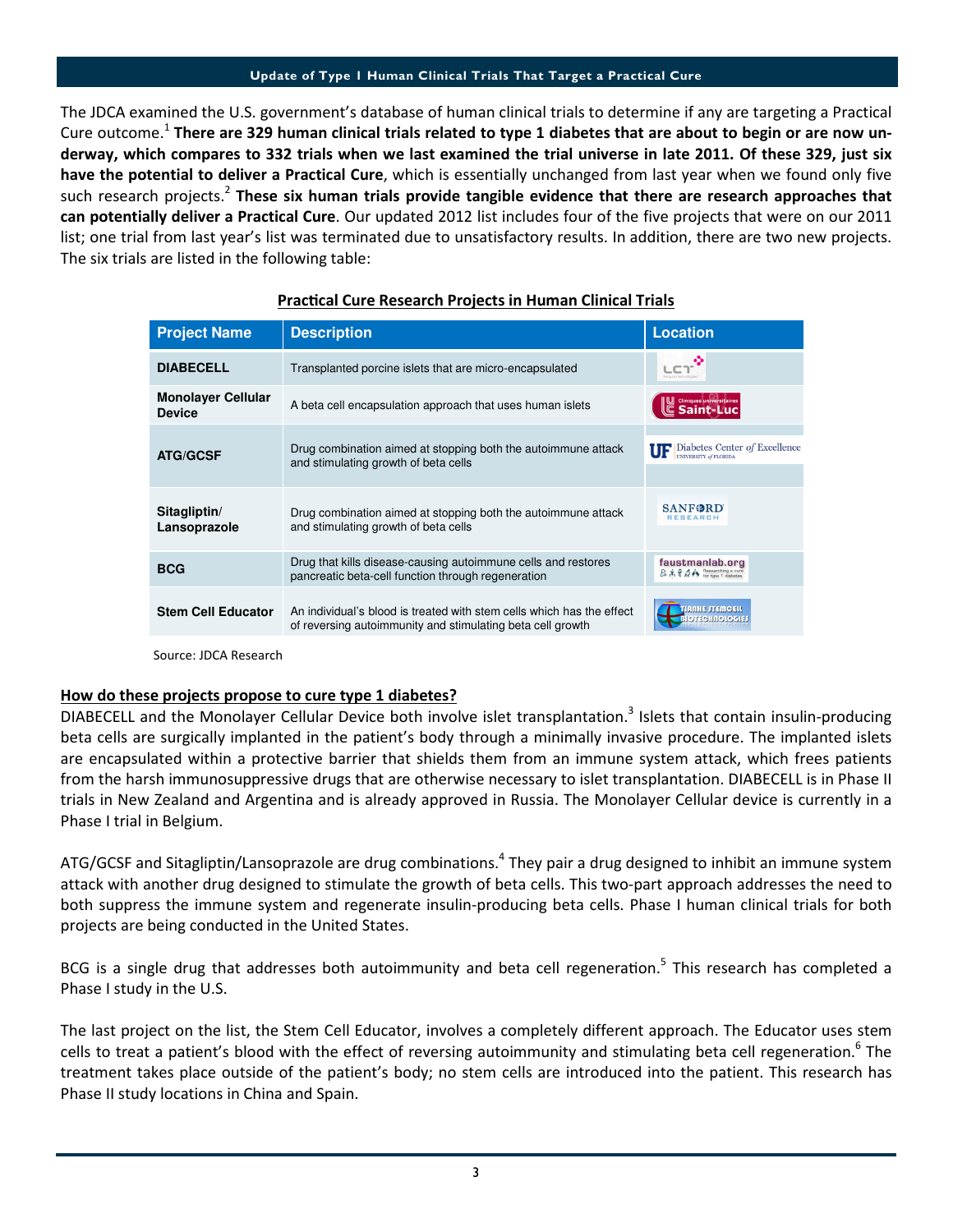These six Practical Cure trials account for just 2% of all human clinical trials related to type 1, meaning that 98% target some other outcome, most of which are not targeting a cure. The other 323 human trials pursue a wide range of objectives, including glucose control/better treatments, managing complications, general observational studies, and idealized cure efforts. On the whole, the type 1 research projects that are in human clinical trials are extremely skewed toward projects without the potential to cure established diabetics in the next fifteen years. The following chart depicts the breakdown of the 329 type 1 human clinical trials.



#### 2012 Human Clinical Trials by Major Category

Cure trials represent a clear minority, while trials targeting glucose control/treatment, complications, and observational studies represent 85% of the total. The fact that the vast majority of human trials do not target a cure is more concerning due to the recent trend in human trials whereby cure and prevention studies have decreased as a percentage of the total. The table below shows the year-over-year change in the number of trials in the major categories depicted above.

|                                  | 2011 | 2012 | Change |
|----------------------------------|------|------|--------|
| Glucose Control/Treatment        | 184  | 196  | 12     |
| <b>Managing Complications</b>    | 23   | 27   |        |
| Observational                    | 67   | 58   | -9     |
| <b>Idealized Cure/Prevention</b> | 53   | 42   | $-11$  |
| <b>Practical Cure</b>            |      |      |        |
| Total                            | 332  | 329  |        |

## Number of Human Clinical Trials by Major Category

Source: www.clinicaltrials.gov; JDCA Research

The total number of idealized cure, prevention, and observational trials decreased from 2011 to 2012. The trials targeting better treatments and managing complications increased in number and as a percentage of the total. Practical Cure studies were essentially unchanged. A greater number of human clinical trials that target a Practical Cure is necessary in order to have a reasonable chance of developing a cure in the near future.

Even though there are only a handful of human clinical trials that are pursuing a Practical Cure, they are not fully funded, which delays any potential progress. Practical Cure research in the pre-clinical phase of development needs funding in order to advance to human clinical trials. It becomes increasingly challenging for the researchers to secure the financing necessary to complete each stage of research development. Insufficient funding is a very real roadblock.

Source: www.clinicaltrials.gov; JDCA Research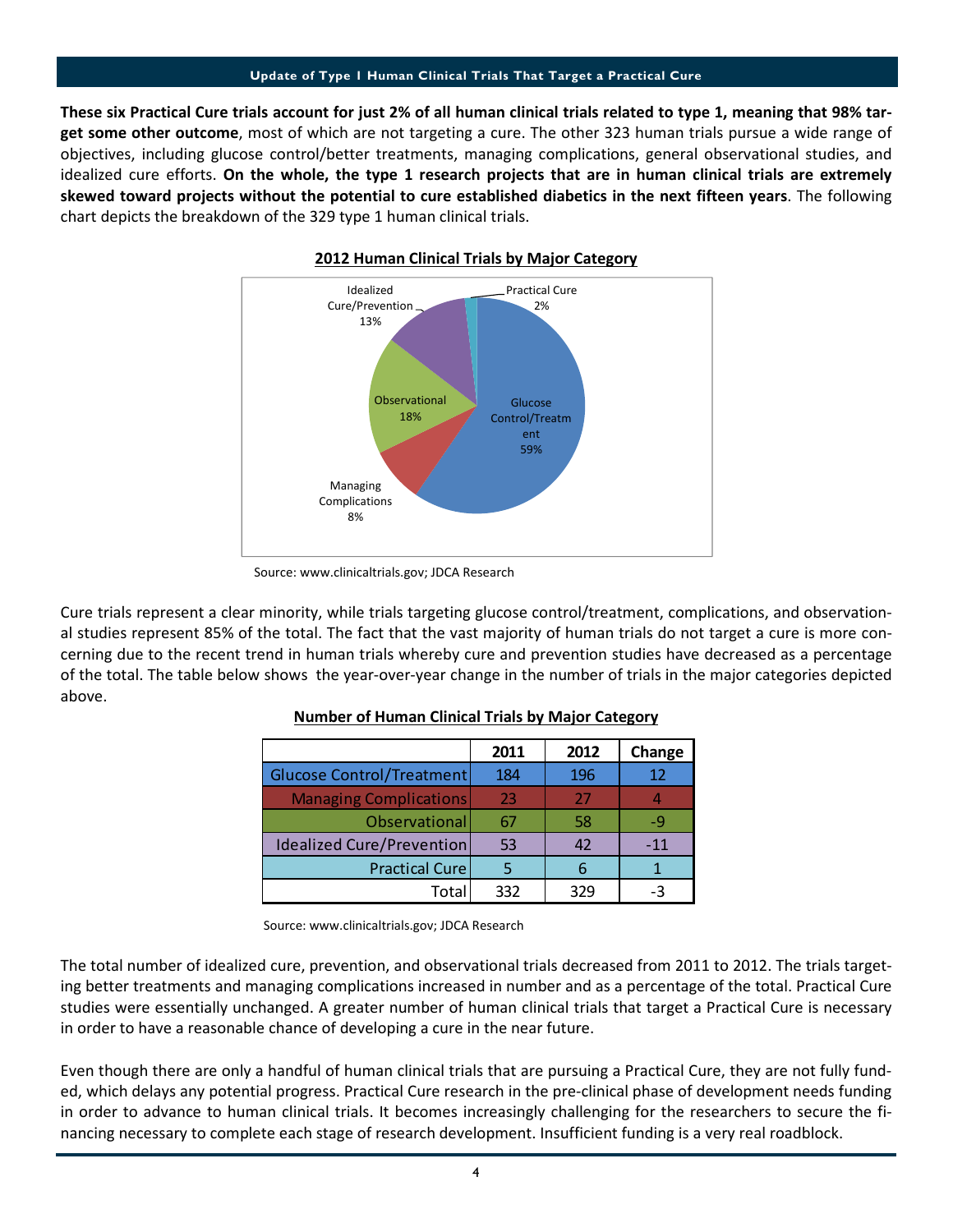If a Practical Cure is to be developed in the next fifteen years, this area of research needs increased funding at all stages of development. The major non-profits direct only three cents of every type 1 cure research dollar to Practical Cure research.<sup>7</sup> Supporting such projects does not appear to be a priority for the major diabetes non-profits. As we have illustrated in previous reports, donors can influence the non-profits' priorities and improve the prospects of cure development by stipulating that their donations be used only for research that targets a Practical Cure.<sup>8</sup>

#### **Summary**

Practical Cure research seeks an outcome that would provide established type 1 diabetics with a cure-like lifestyle in the near future. The JDCA examined 329 type-1-related projects that have advanced through pre-clinical development to being tested in humans. Our analysis indicates that only six projects, or just two percent of the total type 1 research in human clinical trials, target a Practical Cure. The six trials reflect a net addition of just one project since the JDCA's analysis a year ago; one project was deleted from last year's total and two projects were added.

The non-profits can originate and drive more Practical Cure projects into human clinical trials if they prioritize this area of research. In addition, donors can help by stipulating that their contributions be directed to Practical Cure research. Stipulated donations ensure that Practical Cure projects receive more funding so that they are better able to advance through pre-clinical and clinical trials. Directing greater funding to this area of research will increase the chances of achieving a cure in our lifetime.